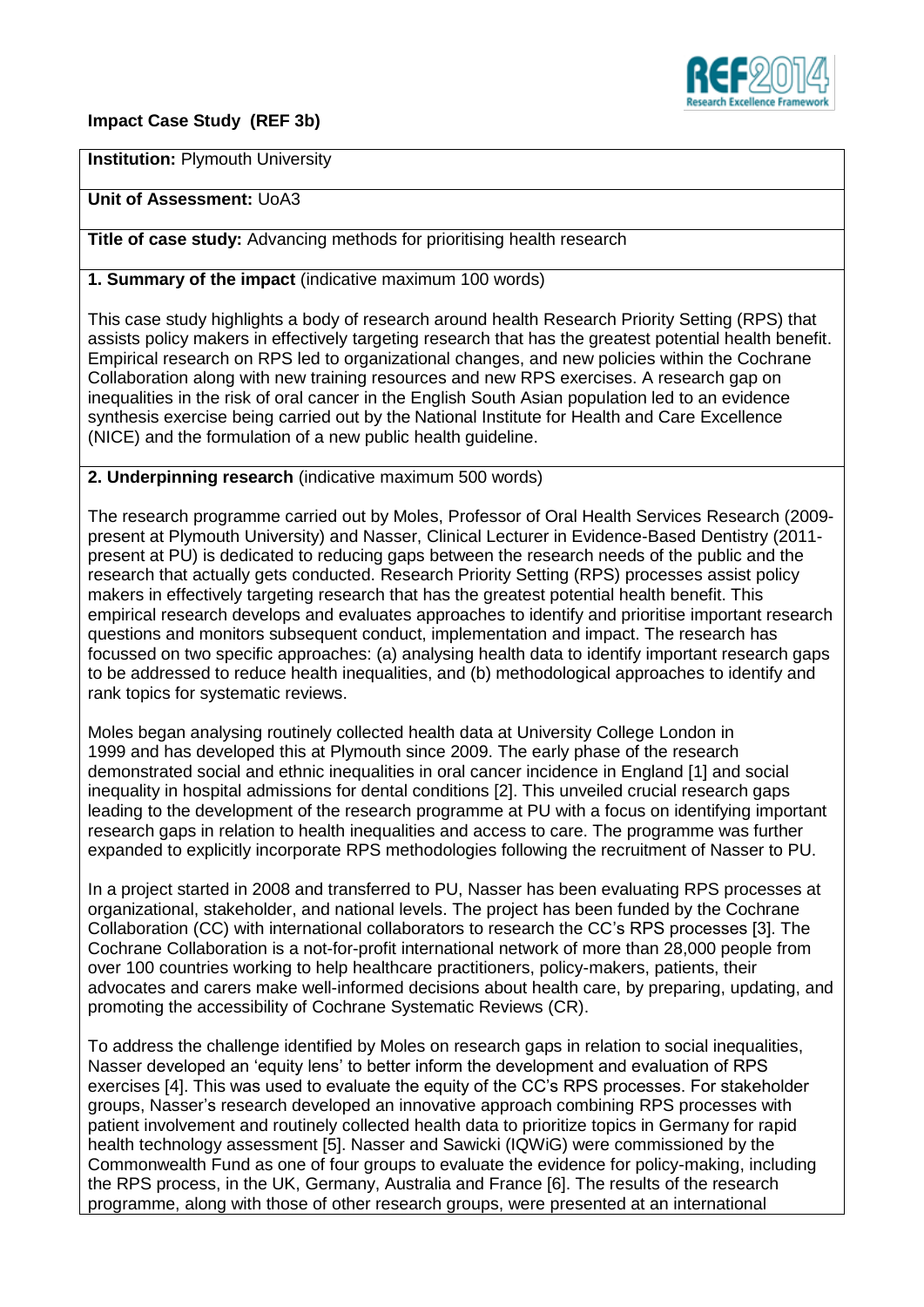

workshop hosted and funded by PU in 2012.

The research collaboration of Moles and Nasser identified gaps and developed a first version of a conceptual framework on RPS that is being used to conduct an extensive systematic review with thematic analysis of RPS methodologies to evaluate the influence and impact of RPS methods on the research pathway.

### **3. References to the research** (indicative maximum of six references)

All articles are published in peer reviewed journals. Plymouth University based authors are marked in bold.

- 1. **Moles DR**, Fedele S, Speight PM, Porter SR, dos Santos Silva I. Oral and pharyngeal cancer in South Asians and non-South Asians in relation to socioeconomic deprivation in South East England. *Br J Cancer*. 2008 Feb 12;98(3):633-5. doi: 10.1038/sj.bjc.6604191. 15 citations (Web of Science 14<sup>th</sup> June 2013). Impact Factor 5.042.
- 2. **Moles DR**, Ashley P. Hospital admissions for dental care in children: England 1997-2006. *Br Dent J*. 2009 Apr 11;206(7):E14; discussion 378-9. doi:10.1038/sj.bdj.2009.254.11 citations (Web of Science  $14<sup>th</sup>$  June 2013)
- 3. **Nasser M**, Welch V, Tugwell P, Ueffing E, Doyle J, Waters E. Ensuring relevance for Cochrane reviews: evaluating processes and methods for prioritizing topics for Cochrane reviews. *J Clin Epidemiol*. 2013 May; 66 (5):474-82. doi: 10.1016/j.jclinepi.2012.01.001. 2 citations (Web of Science 14<sup>th</sup> June 2013)
- 4. **Nasser M**, Ueffing E, Welch V, Tugwell P. An equity lens can ensure an equity-oriented approach to agenda setting and priority setting of Cochrane Reviews. *J Clin Epidemiol*. 2013 May; 66 (5):511-21. doi: 10.1016/j.jclinepi.2012.11.013.1 citation (Web of Science 14<sup>th</sup> June 2013)
- 5. Bastian H, Scheibler F, Knelangen M, Zschorlich B, **Nasser M**, Waltering A.Choosing health technology assessment and systematic review topics: the development of prioritysetting criteria for patients' and consumers' interests. *Int J Technol Assess Health Care*. 2011 Oct; 27(4):348-56.
- 6. Chalkidou K, Tunis S, Lopert R, Rochaix L, Sawicki PT, **Nasser M,** Xerri B. Comparative effectiveness research and evidence-based health policy: experience from four countries. *Milbank Q*. 2009 Jun;87(2):339-67. doi: 10.1111/j.1468-0009.2009.00560.x.45 Citations (Web of Science, 14<sup>th</sup> June 2013). Impact Factor 3.872
- **4. Details of the impact** (indicative maximum 750 words)

The research had a direct impact on decisions by health service and regulatory authorities. As part of its pathway of impact, the research programme targeted the National Institute for Health and Care Excellence (NICE) as a key health and regulatory authority impact target. It also considered the Cochrane Collaboration (CC) as a strategic intermediate target since Cochrane Systematic reviews are used to inform NICE clinical guidelines. In August 2011, 731 Cochrane Reviews were used in 106 NICE guidelines [1].

The research on the factors RPS exercises need to achieve in order to maximize the impact of systematic reviews led to an *organizational change* in the Cochrane Collaboration. It formed the basis for developing a new Methods Group within the CC: the Cochrane Agenda and Priority Setting Methods Group (launched in 2011). This Group acts to translate the aforementioned research into policy guidance for research units within Cochrane [2]. The policy guidance is directed at all 14 Cochrane Centres and to 19 Branches in 30 countries, along with 53 review groups and 13 fields and networks. The importance of the research was recognized by CC awarding it the Bill Silverman Prize in 2012 and by Dame Sally Davies at the UK & Ireland Cochrane Contributors meeting in March 2013 highlighting this as a key development in Cochrane to ensure that Cochrane reviews are relevant to the needs of the NHS [3,4].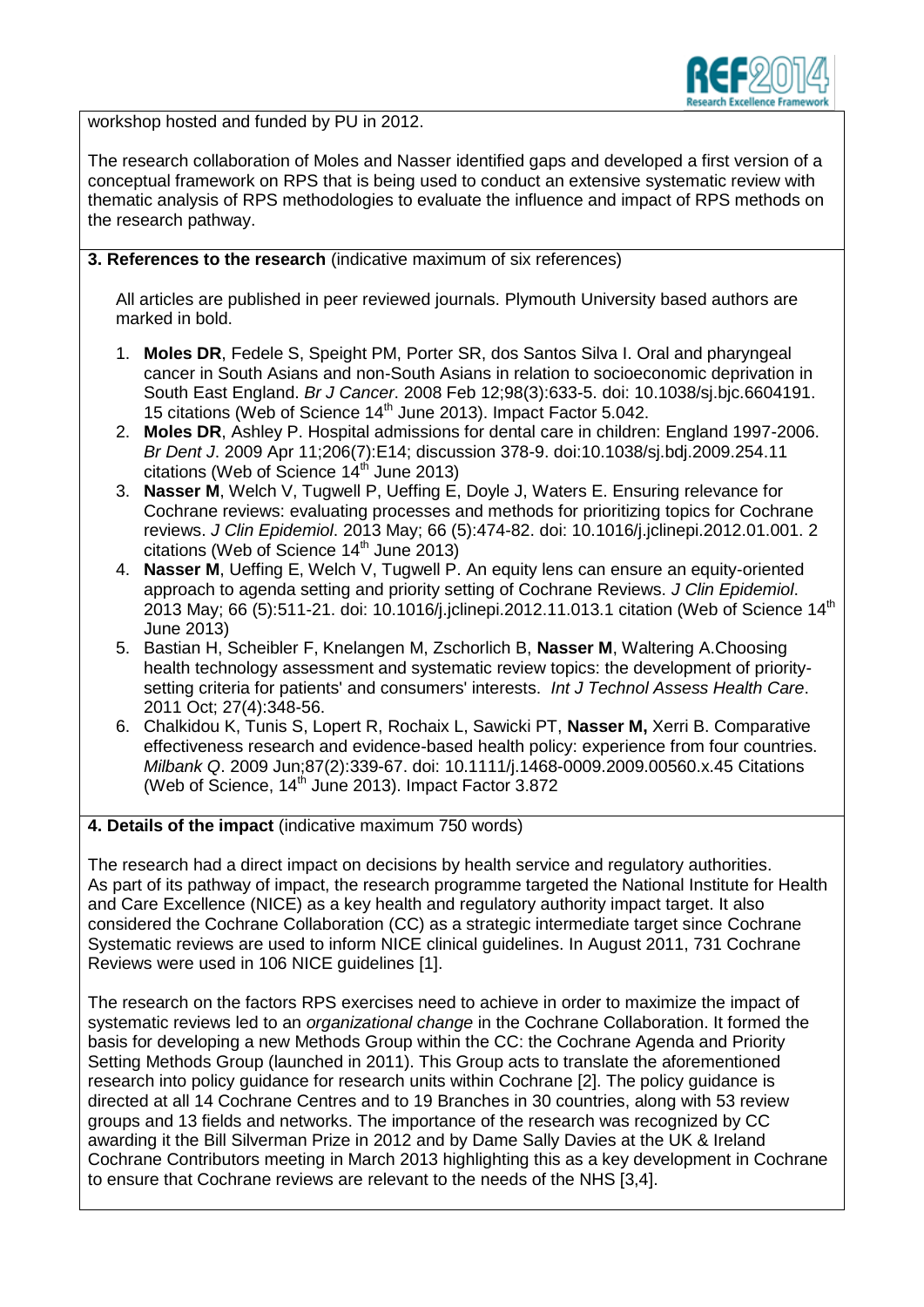

Our research group shared the results of the projects, as they were conducted through workshops to communicate key issues that emerge, to raise awareness, and to increase public engagement in research. In an initial survey in 2008, only half of the Cochrane review groups and fields that responded (79% response rate) had a process in place for setting priorities. Afterwards, all 53 review groups were required to develop and report an approach for prioritization: an overview of the 2010 report is available online [2]. Some of the groups were informed by the awareness activities of our research unit and others directly used the research when developing their processes. One of the latter groups, the Cochrane Musculoskeletal Review Group, published their work in a peer reviewed journal [5].

Beyond the impact achieved through the targeted approach, the peer-reviewed publications and conference presentations were picked up by several organizations and led to additional impact. The research that identified the link between the incidence of oral and pharyngeal cancer in English South Asian communities and the prevalence of smokeless tobacco usage from the Health Survey for England unveiled a research gap around health inequality and its association with a risk behaviour that was picked up by NICE, which decided to conduct a new technology assessment. This directly contributed to the decision by NICE to conduct a formal systematic evaluation of smokeless tobacco cessation technologies between 2011 and 2012 in order to identify the most appropriate prevention strategies for incorporation within its public health guidance published in 2012 [6] to provide support specifically targeted at people in South Asian communities. The NICE guideline, in which this research is referenced under the section on Public Health Need and Practice, helps people of South Asian origin who are living in England to stop using traditional South Asian varieties of smokeless tobacco. Therefore, the research also had a consequent impact in informing public health prevention strategies.

In 2012, Cochrane Canada and Pan American Health Organisations (PAHO) approached us to develop and organise online training resources on research priority setting informed by the RPS research. These resources are available online at no cost to all global health researchers and Cochrane groups [7]. The UK Cochrane Centre requested an additional training session for the 25 UK-based Cochrane groups that was organized in the UK and Ireland Cochrane Contributor Meeting for 2013 and it was used to develop training resources on RPS Methods for the Yorks and Humber Research Design Service, part of the NHS that supports researchers to develop and design high quality research proposals [8,9]. Following the publication of the results, NETSCC/NIHR has approached the unit for advice on using the research to inform their processes. This led to a new research grant proposal to test and pilot these results in their institute along with NICE and the Association of Medical Charities. This is currently under evaluation by the Medical Research Council.

#### **5. Sources to corroborate the impact** (indicative maximum of 10 references)

- 1. Alderson P, Tan T. The use of Cochrane Reviews in NICE Clinical Guidelines. The Cochrane Library. August 09, 2011. [http://www.thecochranelibrary.com/details/editorial/1312103/The-use-of-Cochrane-](http://www.thecochranelibrary.com/details/editorial/1312103/The-use-of-Cochrane-Reviews-in-NICE-clinical-guidelines.html)[Reviews-in-NICE-clinical-guidelines.html.](http://www.thecochranelibrary.com/details/editorial/1312103/The-use-of-Cochrane-Reviews-in-NICE-clinical-guidelines.html) Editorial by members of NICE describing the use of Cochrane Reviews in NICE Clinical Guidelines.
- 2. Cochrane Agenda and Priority Setting Methods Group [http://capsmg.cochrane.org.](http://capsmg.cochrane.org/) The official website of this new entity in the Cochrane Collaboration. In addition to this, the information on the priority setting approaches in Cochrane Groups in 2010 is available here: [http://capsmg.cochrane.org/approaches-used-cochrane-review-groups-prioritization.](http://capsmg.cochrane.org/approaches-used-cochrane-review-groups-prioritization) The first survey was published as part of the peer reviewed publication (Ref 4- in under pinning research section)
- 3. The Bill Silverman Prize [http://www.cochrane.org/about-us/awards-scholarships-funding](http://www.cochrane.org/about-us/awards-scholarships-funding-initiatives/annual-prizes-and-awards/bill-silverman-prize)[initiatives/annual-prizes-and-awards/bill-silverman-prize.](http://www.cochrane.org/about-us/awards-scholarships-funding-initiatives/annual-prizes-and-awards/bill-silverman-prize)
- 4. Keynote speech from Dame Sally Davies at the Opening Plenary, Cochrane UK & Ireland 21st Anniversary Symposium. The importance of the setting up of the Cochrane Agenda